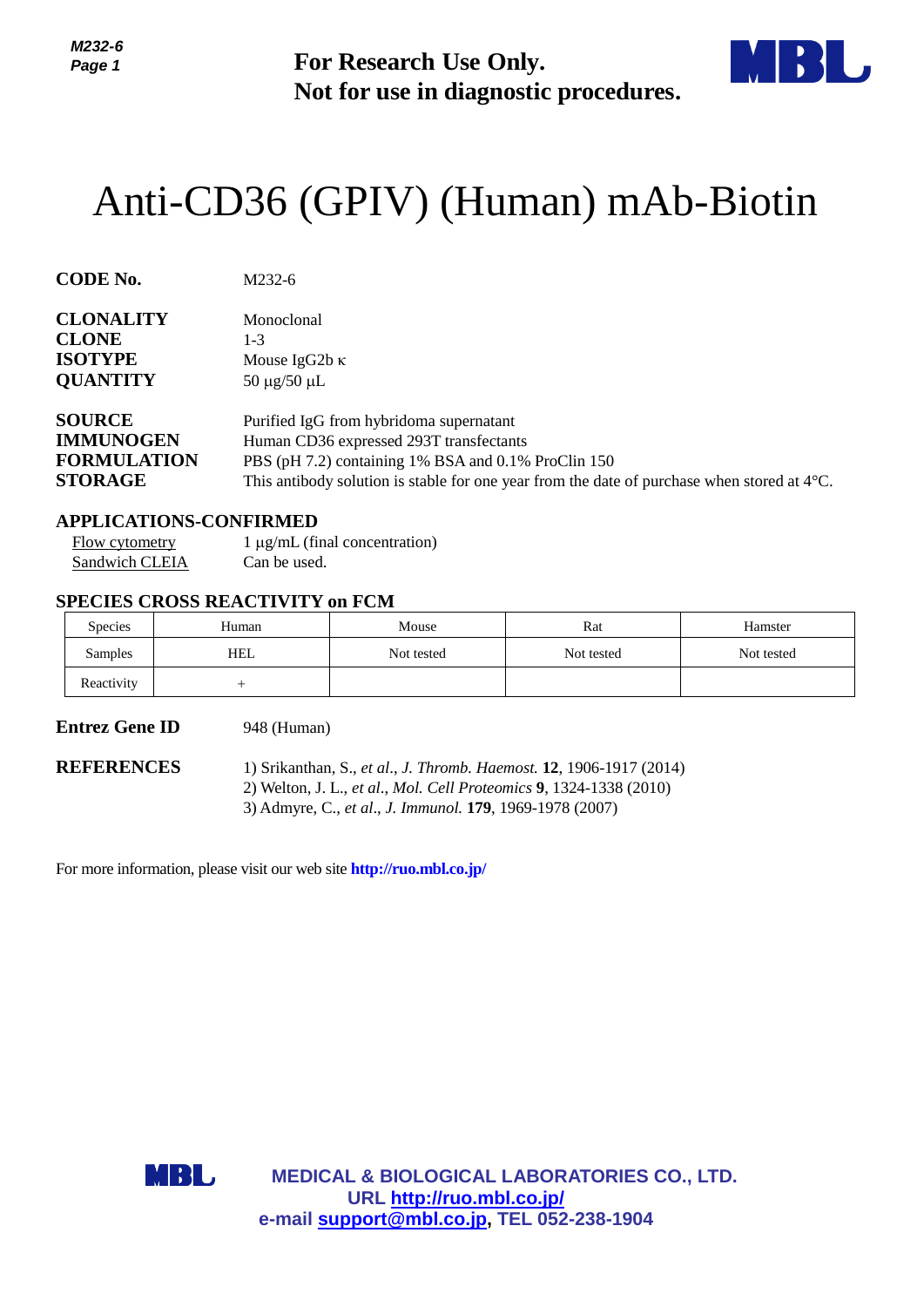# **RELATED PRODUCTS**

| <b>Antibodies</b>                 |                                                          |
|-----------------------------------|----------------------------------------------------------|
| M232-6                            | Anti-CD36 (GPIV) (Human) mAb-Biotin (1-3)                |
| M232-3                            | Anti-CD36 (GPIV) (Human) mAb (1-3)                       |
| D281-6                            | Anti-CD61 (GPIIIa) (Human) mAb-Biotin (T74)              |
| D281-3                            | Anti-CD61 (GPIIIa) (Human) mAb (T74)                     |
| D281-A48                          | Anti-CD61 (GPIIIa) (Human) mAb                           |
|                                   | -Alexa Fluor <sup>®</sup> 488 (T74)                      |
| D <sub>281</sub> -A <sub>64</sub> | Anti-CD61 (GPIIIa) (Human) mAb                           |
|                                   | -Alexa Fluor® 647 (T74)                                  |
| MEX001-3                          | Anti-CD9 mAb (A100-4)                                    |
| <b>MEX001-4</b>                   | Anti-CD9 mAb-FITC (A100-4)                               |
| <b>MEX001-6</b>                   | Anti-CD9 mAb-Biotin (A100-4)                             |
|                                   | MEX001-12 Anti-CD9 mAb-ALP (A100-4)                      |
| <b>MEX002-3</b>                   | Anti-CD63 (LAMP-3) mAb (C047-1)                          |
| <b>MEX002-4</b>                   | Anti-CD63 (LAMP-3) mAb-FITC (C047-1)                     |
| <b>MEX002-6</b>                   | Anti-CD63 (LAMP-3) mAb-Biotin (C047-1)                   |
|                                   | MEX002-12 Anti-CD63 mAb-ALP (C047-1)                     |
| <b>MEX003-3</b>                   | Anti-CD81 (TAPA1) mAb (A103-10)                          |
| <b>MEX003-4</b>                   | Anti-CD81 (TAPA1) mAb-FITC (A103-10)                     |
| <b>MEX003-6</b>                   | Anti-CD81 (TAPA1) mAb-Biotin (A103-10)                   |
|                                   | MEX003-12 Anti-CD81 (TAPA1) mAb-ALP (A103-10)            |
| <b>MEX004-6</b>                   | Anti-CD326 (EpCAM) mAb-Biotin (B8-4)                     |
| D252-3                            | Anti-CD9 (Human) mAb (10H6)                              |
| D252-5                            | Anti-CD9 (Human) mAb-PE (10H6)                           |
| D131-3                            | Anti-CD9 (Mouse) mAb (JF9)                               |
| D131-4                            | Anti-CD9 (Mouse) mAb-FITC (JF9)                          |
| D263-3                            | Anti-CD63 (LAMP-3) (Mouse) mAb (R5G2.1)                  |
| D082-3                            | Anti-CD151 (SFA-1) (Human) mAb (SFA1.2B4)                |
| D082-5                            | Anti-CD151 (SFA-1) (Human) mAb-PE (SFA1.2B4)             |
| D050-3                            | Anti-CD29 (Integrin β1) (Human) mAb (AG89)               |
| D050-5                            | Anti-CD29 (Integrin β1) (Human) mAb-PE (AG89)            |
| D276-3                            | Anti-CD36 (GPIV) (Human) mAb (GS95)                      |
| D276-A48                          | Anti-CD36 (GPIV) (Human) mAb<br>-Alexa Fluor® 488 (GS95) |
| D276-A64                          | Anti-CD36 (GPIV) (Human) mAb<br>-Alexa Fluor® 647 (GS95) |
| D <sub>269</sub> -3               | Anti-EpCAM (CD326) (Mouse) mAb (2-17-F1)                 |
| K0142-3                           | Anti-PSMA (Human) mAb (107-1A4)                          |
| K0142-4                           | Anti-PSMA (Human) mAb-FITC (107-1A4)                     |
| K0142-5                           | Anti-PSMA (Human) mAb-PE (107-1A4)                       |
| K0142-6                           | Anti-PSMA (Human) mAb-Biotin (107-1A4)                   |
| M077-6                            | Mouse IgG2b (isotype control)-Biotin (3D12)              |
|                                   |                                                          |

# Kits

| MEX-SA         | $ExoCap^{TM}$ Streptavidin Kit                          |
|----------------|---------------------------------------------------------|
|                | MEX-SA123 ExoCap™ Streptavidin CD9/CD63/CD81 Set-Biotin |
| MEX-E          | ExoCap™ Nucleic Acid Elution Buffer                     |
| <b>MEX1001</b> | ExoDiluent for Immunoassay                              |
|                |                                                         |

#### **Equipment**

3190 Magnetic Rack

Other related antibodies and kits are also available. Please visit our website at<http://ruo.mbl.co.jp/>